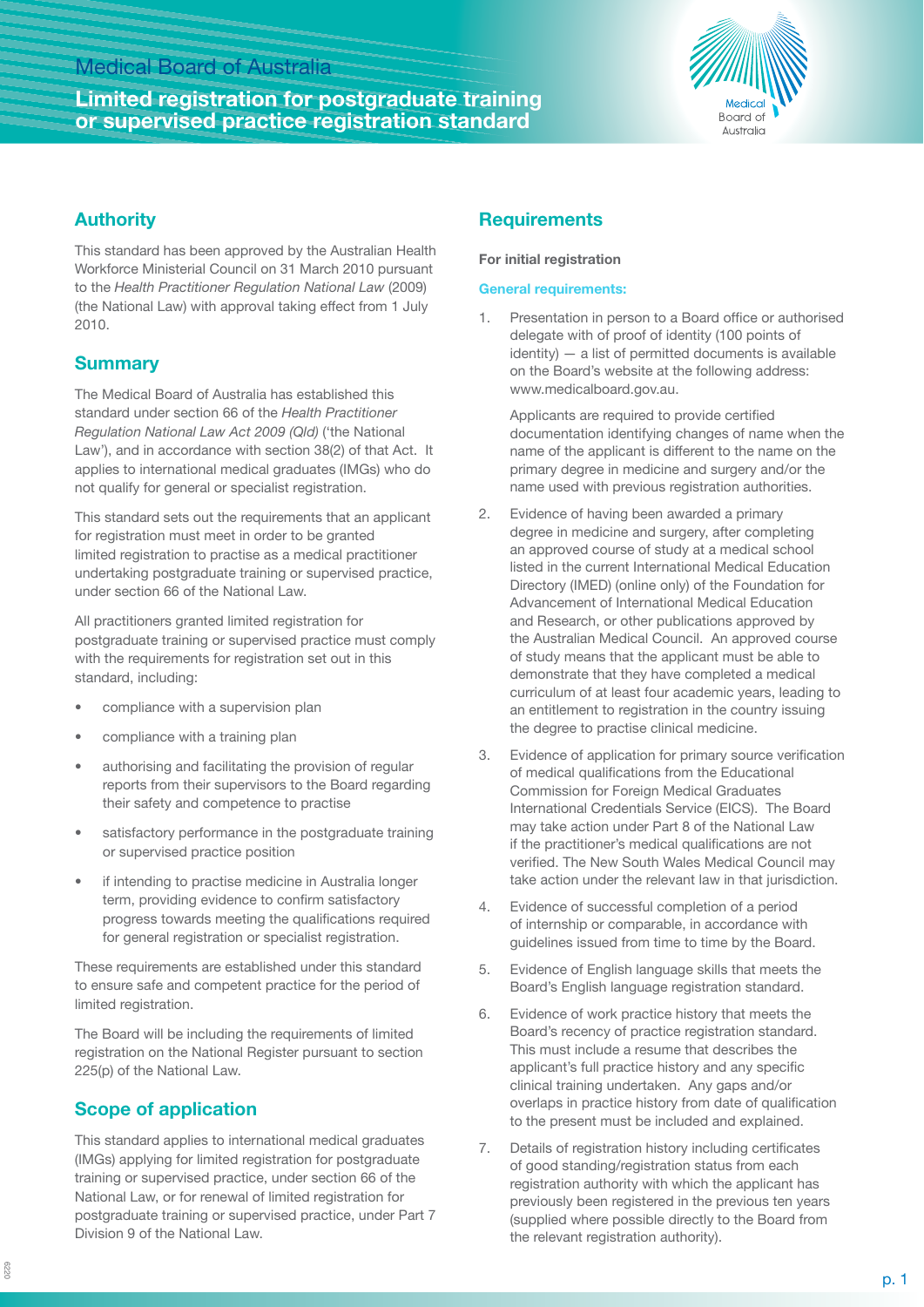## Medical Board of Australia

# **Limited registration for postgraduate training or supervised practice registration standard**



- 8. Sponsoring employer's written confirmation of offer of employment.
- 9. Statement from the sponsoring employer including:
	- a) employer contact details
	- b) position description including key selection criteria addressing clinical responsibilities and qualifications and experience required
	- c) name, qualifications and contact details of the proposed clinical supervisor/s.
	- d) details of a supervision plan, prepared in accordance with any supervised practice guidelines issued from time to time by the Board, providing details of supervisor/s and how supervision will be provided to ensure the medical practitioner's ongoing professional development and safe practice.
	- e) details of a training plan, prepared in accordance with any training plan guidelines issued from time to time by the Board, providing details of the purpose, anticipated duration, location, content and structure of training and the anticipated date of any examinations or assessments.
- 10. Written confirmation from the proposed supervisor that they agree to provide supervision and to comply with supervision obligations as required by the Board.
- 11. Satisfactory completion of a criminal history check undertaken by the Board that meets the Board's Criminal history registration standard.
- 12. Any other information the Board requires under section 70 in order to determine whether the applicant is a suitable person to hold limited registration.

#### **Specific requirements**

In addition to the general requirements above, specific requirements apply depending on the pathway through which the applicant is seeking to qualify for registration. There are three pathways to registration:

- competent authority pathway
- standard pathway

6220

- specialist pathway specialist recognition and short term training
- 1. Competent authority pathway:
	- a) certificate of Advanced Standing issued by the Australian Medical Council
	- b) satisfactory results of a pre-employment structured clinical interview (PESCI) required for any non specialist position if the Board determines the PESCI is necessary. The Board will base its

decision on the nature of the position and level of risk.

- 2. Standard pathway:
	- a) successful completion of the Australian Medical Council MCQ examination
	- b) satisfactory results of a pre-employment structured clinical interview (PESCI) required for any non specialist if the Board determines the PESCI is necessary. The Board will base its decision on the nature of the position and level of risk.
- 3a. Specialist pathway<sup>1</sup> specialist recognition:
	- a) specialist college assessment (coordinated by the Australian Medical Council) as either:
		- substantially comparable; or
		- partially comparable
	- b) where possible, recommendations from the specialist college about necessary training for specialist recognition.
- 3b. Specialist pathway short term training:

Typically, medical practitioners in this pathway have satisfied all the training and examination requirements to practise in their specialty in their country of training or are specialists-in-training in another country and wish to undertake specialised training in Australia.

- a) Statement from the overseas specialist college or body awarding the specialist qualification, or with whom the applicant is a trainee in the country of training:
	- confirming the applicant's trainee status with the college/body
	- outlining the content, structure and length of the training program
	- confirming that the applicant is no more than 2 years from completing their specialist training
	- confirming that the applicant has passed a basic specialist examination or satisfactorily completed substantial training (generally 3 or more years i.e. PGY 5); and
	- identifying the objectives of the training to be undertaken in Australia or

OR:

- confirming the applicant's specialist qualification in their country of training.
- b) Written confirmation from the applicant that they will be returning to their country of training at the end of the period of postgraduate training or supervised practice.